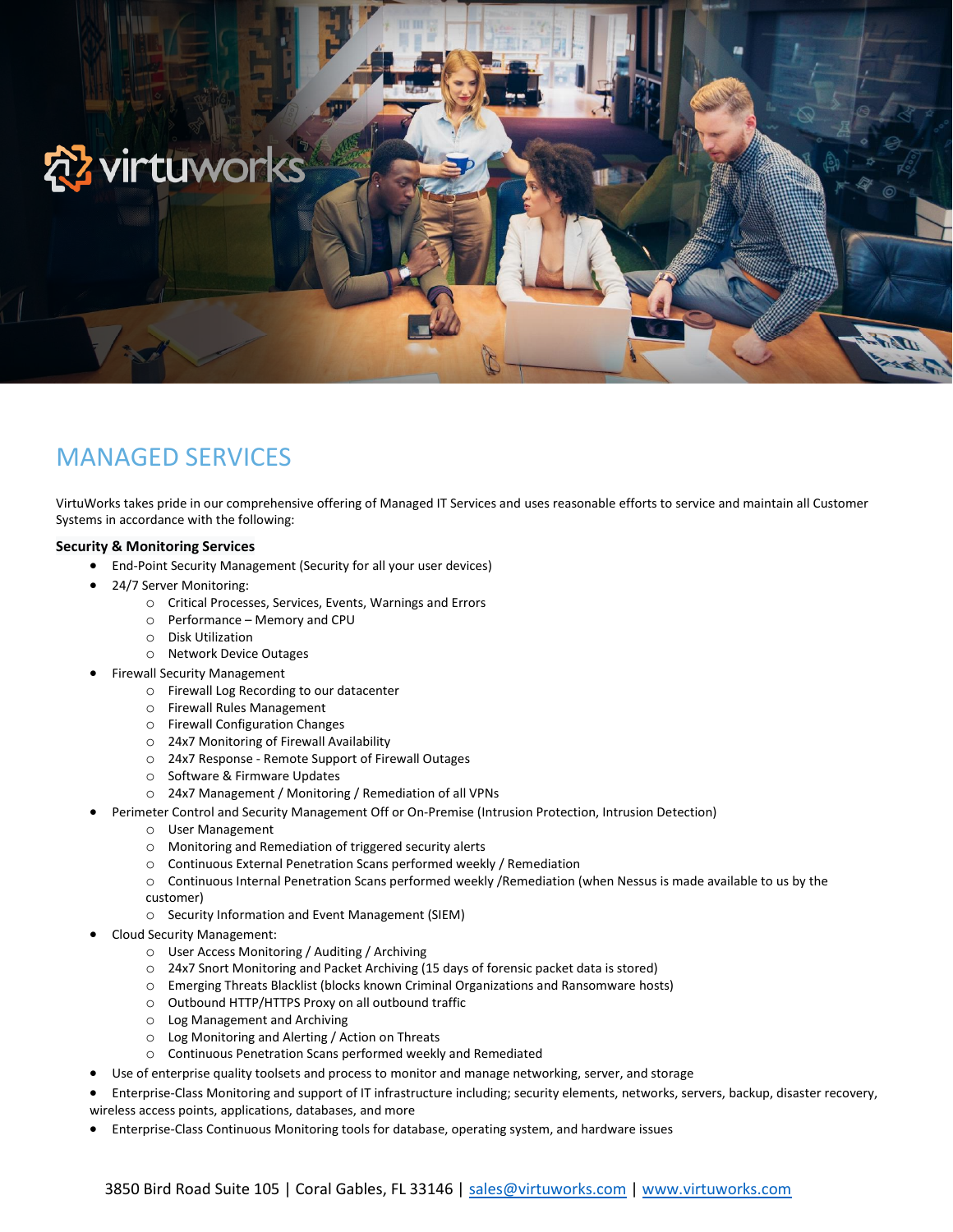- Customer Visibility of Real-time Portal Monitoring of their full infrastructure stack (Networks, hosts, guests, applications, processes and resource components)
- Monitoring reports including availability and uptime
- Domain registrar and DNS administration
- Virus, malware and spam protection
- Web filtering
- Capacity analysis and forecasting
- 1m Cyber Protection Insurance
- On-site intervention when needed

#### **Software & Hardware – Product Support and Maintenance Server & Application Management**

- On-site intervention when needed
- Remote Software Installation, Configuration and Continuous Compliance
- Remote Server Management:
	- o Configuration Changes
	- o Disk Capacity Management
	- o Clustering and Replication Management
	- o Monthly Disk Defragmentation, Disk Check and Cleanup
	- o Monthly Release, Review, and Testing of New & Approved Microsoft Security Patches
	- o Microsoft Active Directory and Microsoft Exchange
	- o Support & Troubleshooting
- Management and Hosting of Corporate and Media sites
- Patching and update management
- Microsoft & Linux Servers, VMware & Virtual environments, Enterprise solutions (i.e. HP, Verizon, Watchguard, Veeam, Zerto), supported
- 
- Management of CPU, disk utilization, memory, file monitoring
- Management of Public, Private or Hybrid cloud environments in any configuration over multiple data centers and locations
- Virus or Threat Correction
- Anti-Malware and Anti-Virus Management & Policy Management
- Virtual infrastructure management and support
- Customer and Licensed Software Application Monitoring & Support

#### **Network Management**

- On-site intervention when needed
- Remote Firewall Management:
	- o Firewall Rules Management
	- o Firewall Configuration Changes
	- o 24x7 Monitoring of Firewall Availability
	- o 24x7 Response Remote Support of Firewall Outages
	- o Software & Firmware Updates
	- o 24x7 Management / Monitoring / Remediation of all VPNs
- Router/Modem
	- o Router/Modem/WAP Configuration Changes
	- o Printer Software & Firmware Updates
	- o 24x7 Monitoring of Router Availability
	- o 24x7 Response Remote Support of Router Outages
- Switch Management:
	- o Switch Configuration Changes
	- o Software & Firmware Updates
	- o 24x7 Monitoring of Switch Availability
	- o 24x7 Remote Support of Switch Outages
- Printer Management
	- o Printer Configuration Changes
	- o Printer Software & Firmware Updates
	- o 24x7 Printer Monitoring of Availability
	- o 24x7 Response Remote Support of Printer Outages
- Wireless Network Management
	- o Wireless Network Configuration Changes
	- o Wireless Network Software & Firmware Updates
	- o 24x7 Wireless Network Monitoring of Availability
	- o 24x7 Response Remote Support of Wireless Network Outages